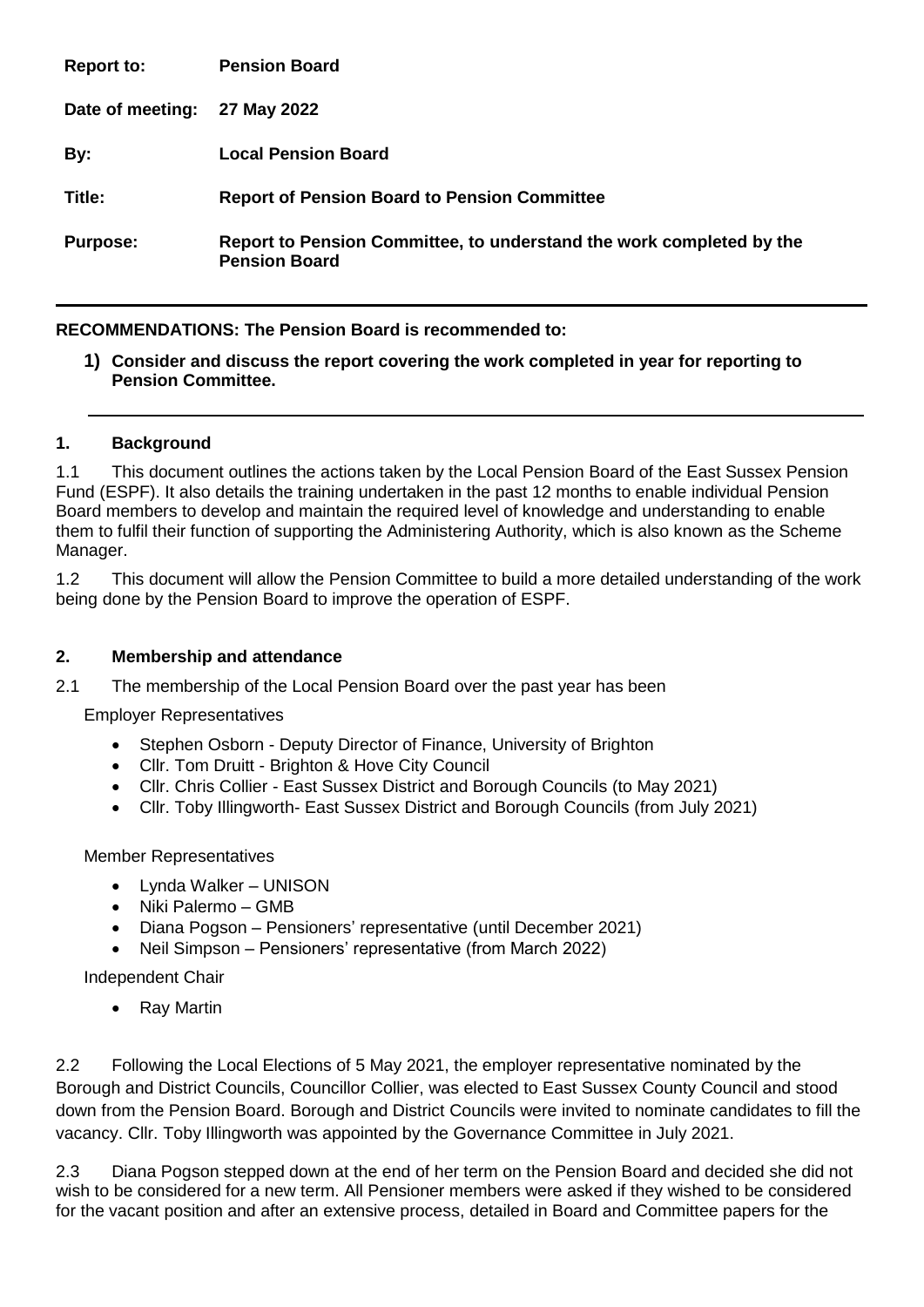February 2022 meetings, Neil Simpson was appointed by the Governance Committee. His first Pension Board meeting was on 27 May 2022.

2.4 Attendance at meetings has generally been good since the last report to the Committee and all meetings have been quorate. Attendance at meetings is detailed on the table below. Neil Simpson was appointed after the last meeting of 2021/22, so attendance is not included in the table.

|                        | 1 June 2021  | 14 September<br>2021 | 5 November 2021 | 10 February 2022 |
|------------------------|--------------|----------------------|-----------------|------------------|
| Stephen Osborn         | Y            | $\checkmark$         | Υ               | $\checkmark$     |
| Cllr. Tom Druitt       | Υ            | N                    | Y               | $\checkmark$     |
| Cllr. Chris Collier    | N            |                      |                 |                  |
| Cllr. Toby Illingworth |              | $\checkmark$         | Υ               | $\checkmark$     |
| Lynda Walker           | Υ            | ◡                    | N               | v                |
| Niki Palermo           | v            | v                    | N               | v                |
| Diana Pogson           | v            | v                    | Υ               |                  |
| Ray Martin             | $\checkmark$ | $\checkmark$         | Υ               | v                |

## **3. Work of the Pensions Board**

3.1 Meetings are held shortly (no less than 2 weeks) before each Pension Committee meeting, where all papers relating to administration, governance, policy, audit and communications are first considered by the Board prior to final versions being presented at Committee for approval. This allows the Board to feed in on matters of governance and represent the views of members and employers in the documents that are then taken for approval.

3.2 Members of the Pension Board sit upon, and have attended meetings of, the Communications Working Group, the Administration Working Group and the McCloud Working Group. By sitting on the working groups members of the Pension Board are able to use their knowledge and experience to support officers of ESPF during the development of new policies and procedures. This year the Pension Board members have, amongst other things, driven forward the work and thought into Communications of the Pension Fund to all stakeholders; provided input to the ACCESS Investment Pool about how it could improve its governance standards with member representation and driven consideration as to whether the Pension Board is an appropriate size.

3.3 The Pension Board considers its work programme at each meeting taking into account the regular items it sees and what is planned for upcoming committee meetings and are able to request areas of focus to be added to the Board work plan. An example of this is a request from the Pension Board for Officers to research approaches taken in relation to the size of Pension Boards at other funds in the LGPS, along with the potential advantages and disadvantages of increasing the number of Pension Board members. Such actions demonstrate a commitment to improving governance standards.

## **4. Actions**

4.1 Since the last Pension Board report in September 2021, members of the Pension Board have supported Officers and the Pension Committee by collaborating in the production of a letter to an Employer that has consistently fallen short of expected standards. This letter was sent to the Employer's most senior officer to reinforce the message provided by Officers that improvements must be made to the provision of data to the Fund or consequences will be applied in line with the Pension Administration Strategy.

4.2 The Board has reviewed and approved new Terms of Reference for the Administration Working Group and the Communications Working Group. This took into account the setting up of the Communications Working Group and that the Working Group that pre-existed the Administration Working Group (the Data Improvement Working Group) had fulfilled its purpose and was in need of a change of emphasis to stay relevant to the operation of the Fund.